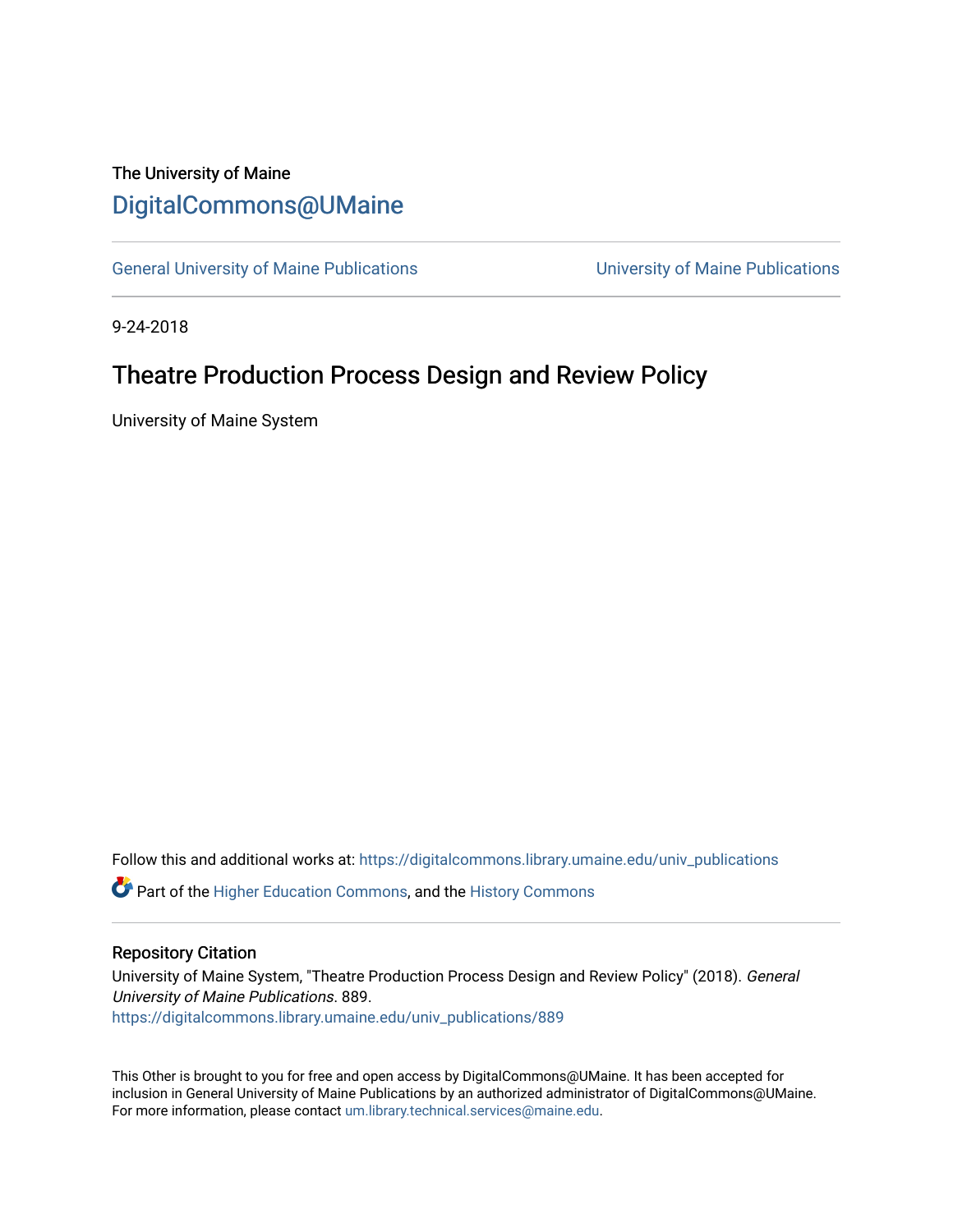## Theatre Production Process Design and Review Policy

#### General

UMaine recognizes the importance of managing the continual change to set designs based on theatre production requirements. The Scenic Theatre Design's procedures are focused towards understanding the safety implications of any set design and to the overall safety of the construction and engineering of the set design.

This process includes design, construction and engineering of set designs and staging and the potential safety issues including, but not limited to: scaffolding and platforms erection, load ratings, ladder safety, machine guarding, personal protective equipment, fall protection, suspension apparatus, Lockout Tagout/Zero Mechanical State (LOTO/ZMS), Confined Space, and, the general safety and welfare of all members of the staging design, production and cast. This process shall also involve the Director, the Choreographer, the Scenic Designer, the Technical Director and the Department Chair, as others as required.

### Regulatory Guidance

- 29 CFR 1910 OSHA General Industry
- General Duty Clause, OSHA
- NFPA Electrical Codes
- BOCA Building Codes

#### **Definitions**

Pre-Scenic Design Process: any equipment (rented or owned), procedures, technology, special effects, platforms (floor level and elevated) and construction related to the stage production.

Direction and Choreography: The intended vision of the production and how that will be achieved with the designed set and how the actors relate to the set and how the Director's vision affects the safety and well-being of the cast and production members.

Management of Change is the establishment of procedures to reduce compromising employee and student safety due to a modification of set design features, weight load limits, mechanics of the staging, costuming and other encumbrances that can be evaluated with regards to safety.

#### **Requirements**

**Pre-event:** With every staging production of a particular play, musical or other theatrical outlet, a set must be designed and constructed. A set design plan must be developed that discusses the staging concept, a drawing or other documentation. The documentation must provide adequate information for the Technical Director to evaluate potential safety concerns or risks. The drawing must then be provided to the Technical Director, to determine the appropriate construction methodology and materials. It is the responsibility of the Technical Director to submit the intended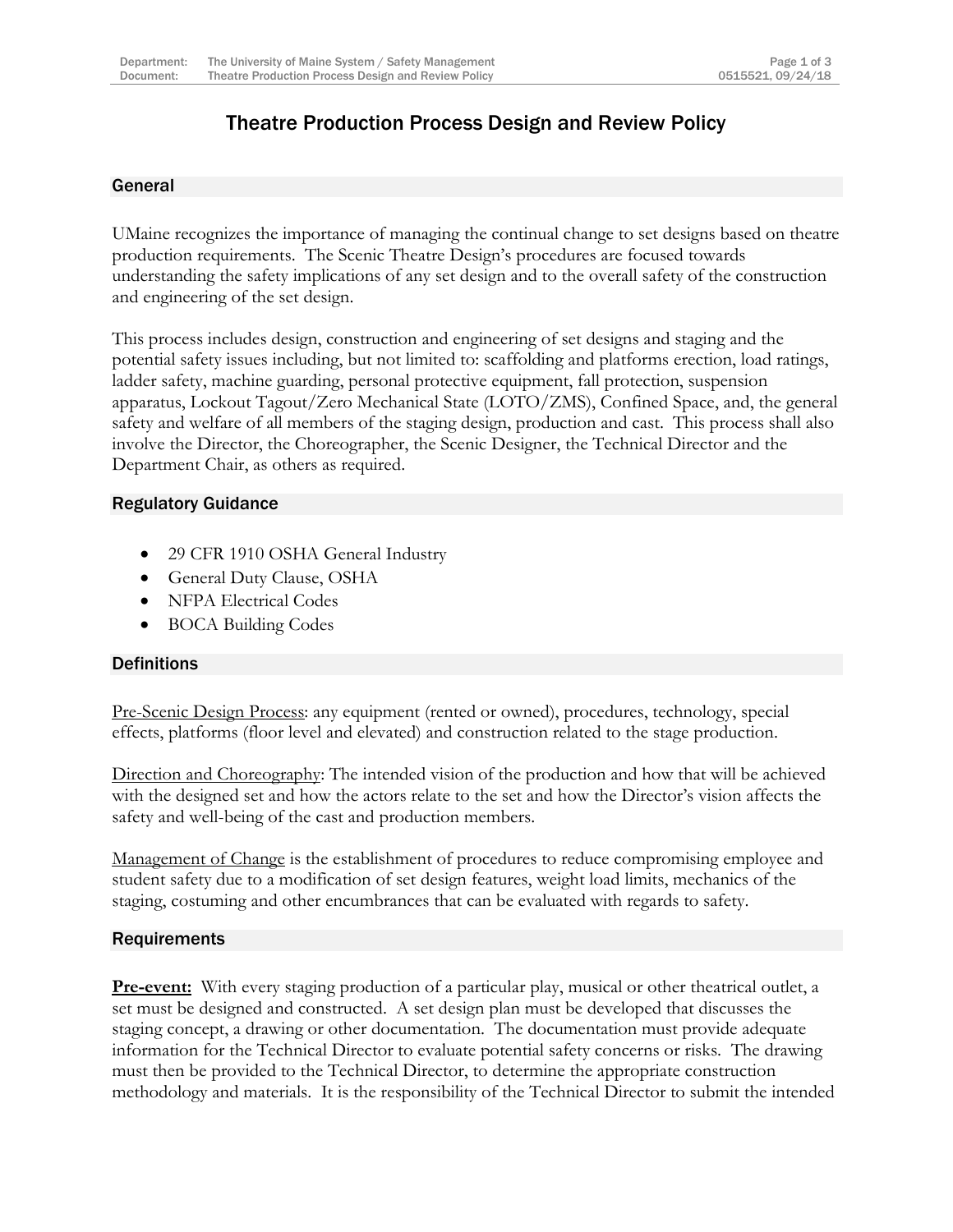design plan to UMS Safety Management (SM). If an engineering approval is required, SM will inform the Technical Director of any concerns and potential suggestions for a redesign or reengineering of the set design. This refers to any alteration, deletion, or addition to equipment, procedures, processes, technology, and training relative to a stage production and set design.

#### Request for Scenic Design

A Theatre Production Process Design Review Sheet is required for every theatrical performance planned by the School of Performing Arts. An example of the Theatre Production Process Design Review Sheet is attached. The level of detail required under the description and reason portion of the form is dependent on the type of proposed scenic design. For major scenic design projects, a preliminary request should be made submitting preliminary plans and specifications so that the reviewer's comments may be incorporated into the final design. An authorized request will not be made until the final plans and specifications have been reviewed. Any risk analysis or process hazard analysis document should be attached by the requester.

#### Procedures for Changes

The form titled Theatre Production Process Design Review Sheet is required to be completed and approved prior to the performance of any stage production or theatrical performance. The steps are as follows:

- 1. The director or set designer must complete the Theatre Production Process Design Review Sheet form. Prior to implementing changes to the originally approved stage design the Theatre Production Management of Change Approval Sheet must be submitted. Contact the technical Director for the required timeframe by which this needs to be submitted.
- 2. All support documentation is to be attached to the form.
- 3. The form is to be delivered with all the attachments to the group that will begin the review process.
- 4. At the completion of the review, the Theatre Production Process Design Review Sheet and the Theatre Production Management of Change Approval Sheet will be returned to the Technical Director. Restrictions listed on the form are to be adhered to or incorporated into the scenic construction. At the completion of the modification work, and prior to the start of the show, a Pre-start-up Safety Review will be completed by SM, the Technical Director, Scenic Design and engineering (if necessary).

A Theatre Production Management of Change Approval Sheet form may be returned to the originator because of unacceptable risk, to request the incorporation of the reviewer's commentary, or to request additional information.

#### Information to be Addressed

All information provided by the requestor should address the following items:

- procedure and mechanical design basis for the initial design and any proposed changes
- analysis of safety, health and environmental considerations
- appropriate hazard analysis
- necessary modifications to operating procedures